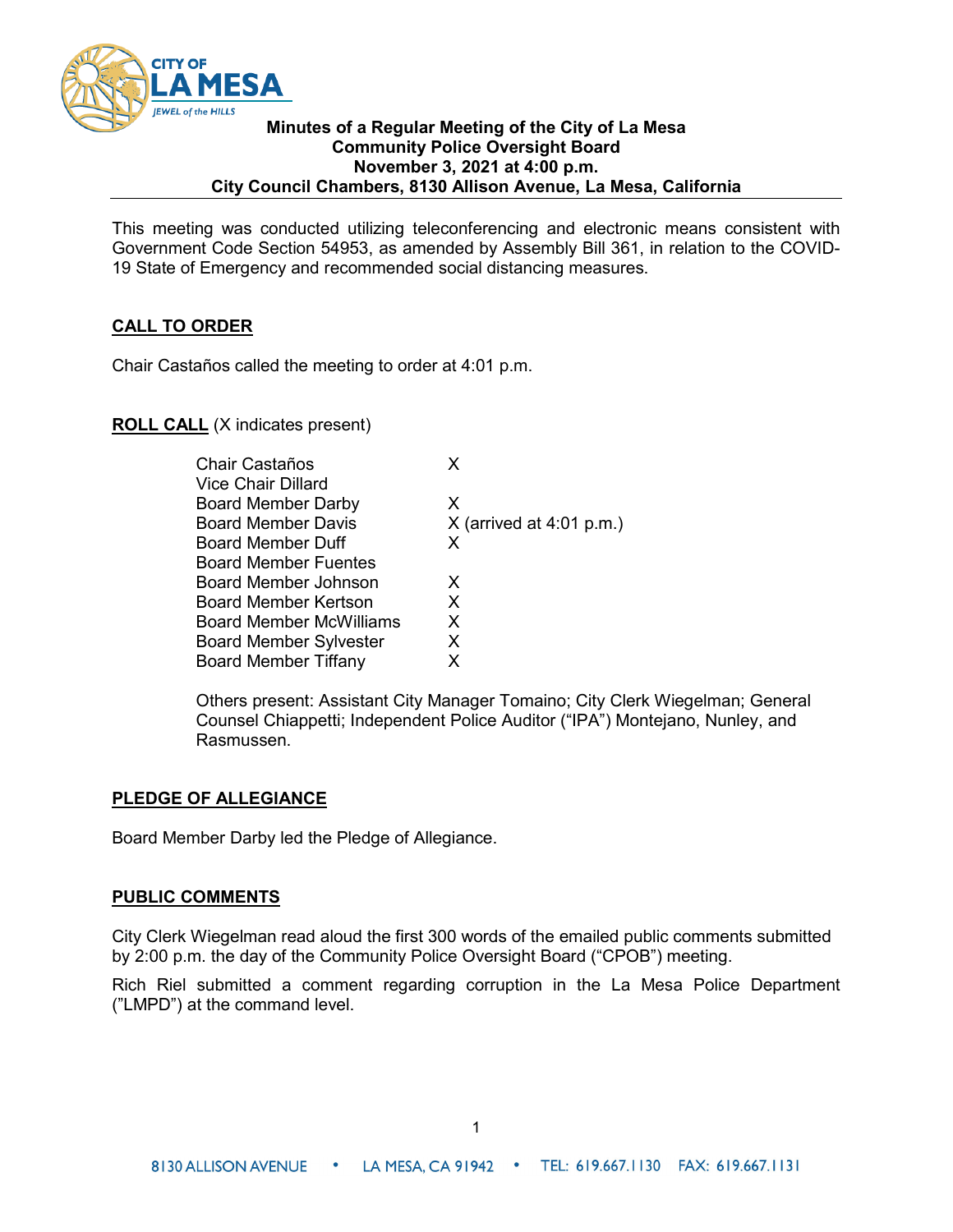### **CURRENT BUSINESS**

# **1. APPROVAL OF THE MINUTES FOR THE COMMUNITY POLICE OVERSIGHT BOARD REGULAR MEETING HELD WEDNESDAY, OCTOBER 6, 2021**

ACTION: Motioned by Board Member Darby and seconded by Board Member Duff to approve the minutes for the Community Police Oversight Board ("CPOB") Regular meeting held Wednesday, October 6, 2021.

Vote: 8-0

Yes: Chair Castaños, Board Members Darby, Duff, Johnson, Kertson, McWilliams, Sylvester, and Tiffany No: None Abstained: None Absent: Vice Chair Dillard, Board Members Davis and Fuentes

Motion passed.

## **2. LA MESA POLICE DEPARTMENT UPDATES**

Chief Sweeney provided an update on the La Mesa Police Department's ("LMPD") staffing, recruitment efforts, and Citizens Academy program. He shared information about Police Academy attendees and graduates.

The Halloween Drive-through event held on Sunday, October 31 2021 was an extreme success. Chief Sweeney thanks the community for their support.

### **3. INTRODUCTION OF NEW LA MESA POLICE DEPARTMENT EMPLOYEES**

Chief Sweeney introduced the following new members of the LMPD:

Lindsey Dunwald, Police Dispatcher Shelby Robinson, Police Officer Trainee Juan Herrera, Police Officer Trainee

Police Dispatcher Dunwald provided a brief overview of her experience and future goals.

Police Officer Trainee Robinson provided a brief overview of his experience and future goals.

Police Officer Trainee Herrera provided a brief overview of her experience and future goals.

Following Board questions and comments, no action was taken.

### **4. 2022 COMMUNITY POLICE OVERSIGHT BOARD WORKPLAN**

Assistant City Manager Tomaino provided an overview of the 2022 CPOB Work Plan, and the highlighted goals.

Board questions and comments ensued.